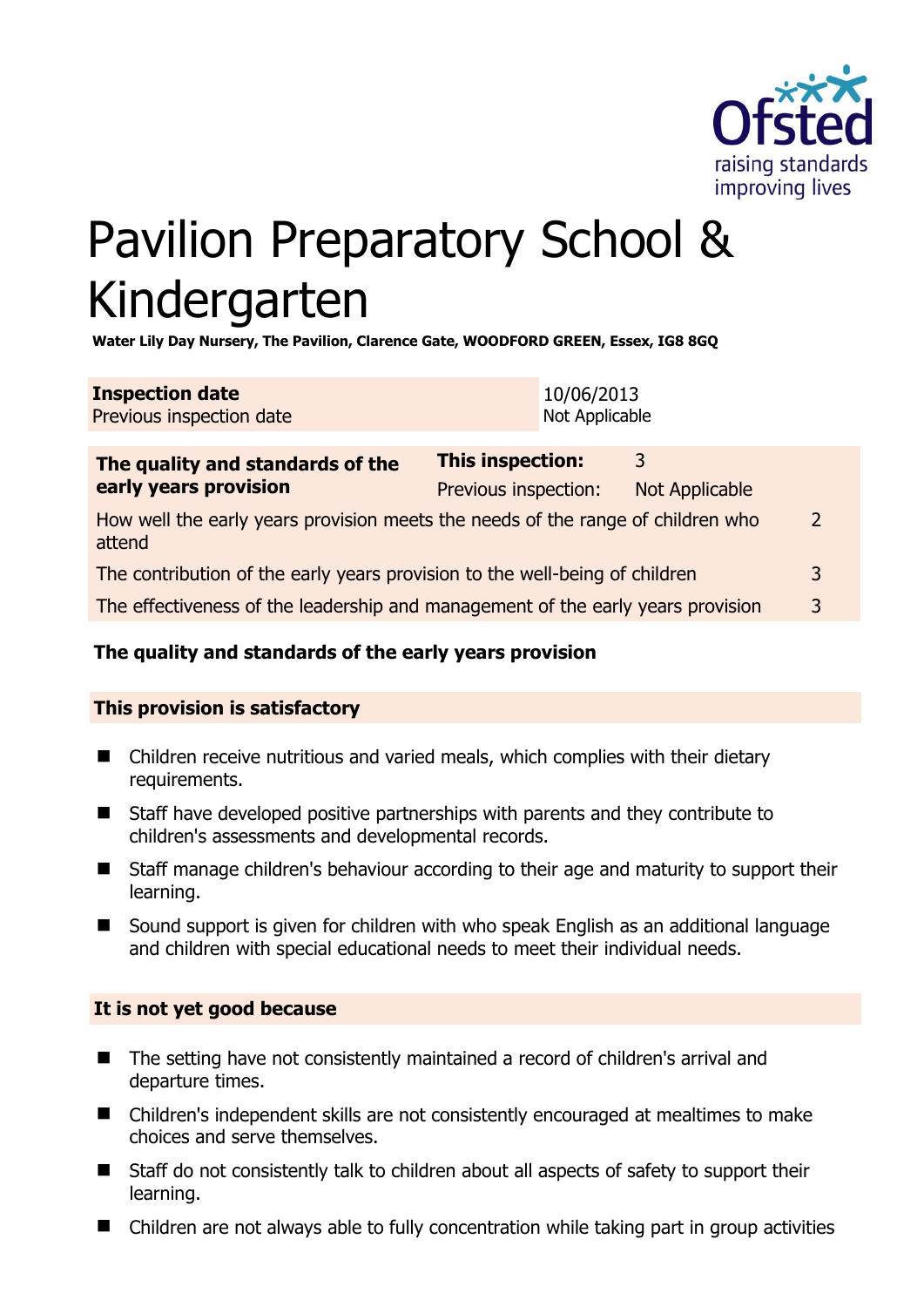because of interruptions.

# **Information about this inspection**

Inspections of registered early years provision are:

- scheduled at least once in every inspection cycle  $-$  the current cycle ends on 31 July 2016
- scheduled more frequently where Ofsted identifies a need to do so, for example where provision was previously judged inadequate
- brought forward in the inspection cycle where Ofsted has received information that suggests the provision may not be meeting the legal requirements of the Early Years Foundation Stage or where assessment of the provision identifies a need for early inspection
- **•** prioritised where we have received information that the provision is not meeting the requirements of the Early Years Foundation Stage and which suggests children may not be safe
- scheduled at the completion of an investigation into failure to comply with the requirements of the Early Years Foundation Stage.

The provision is also registered on the voluntary and compulsory parts of the Childcare Register. This report includes a judgment about compliance with the requirements of that register.

#### **Inspection activities**

- $\blacksquare$  The inspector observed the staff and children during their play.
- The inspector sampled documents, polices and procedures.
- The inspector completed a joint observation of an activity with the provider.
- The inspector discussed the setting's self-evaluation.

#### **Inspector**

S Campbell and Jennifer Liverpool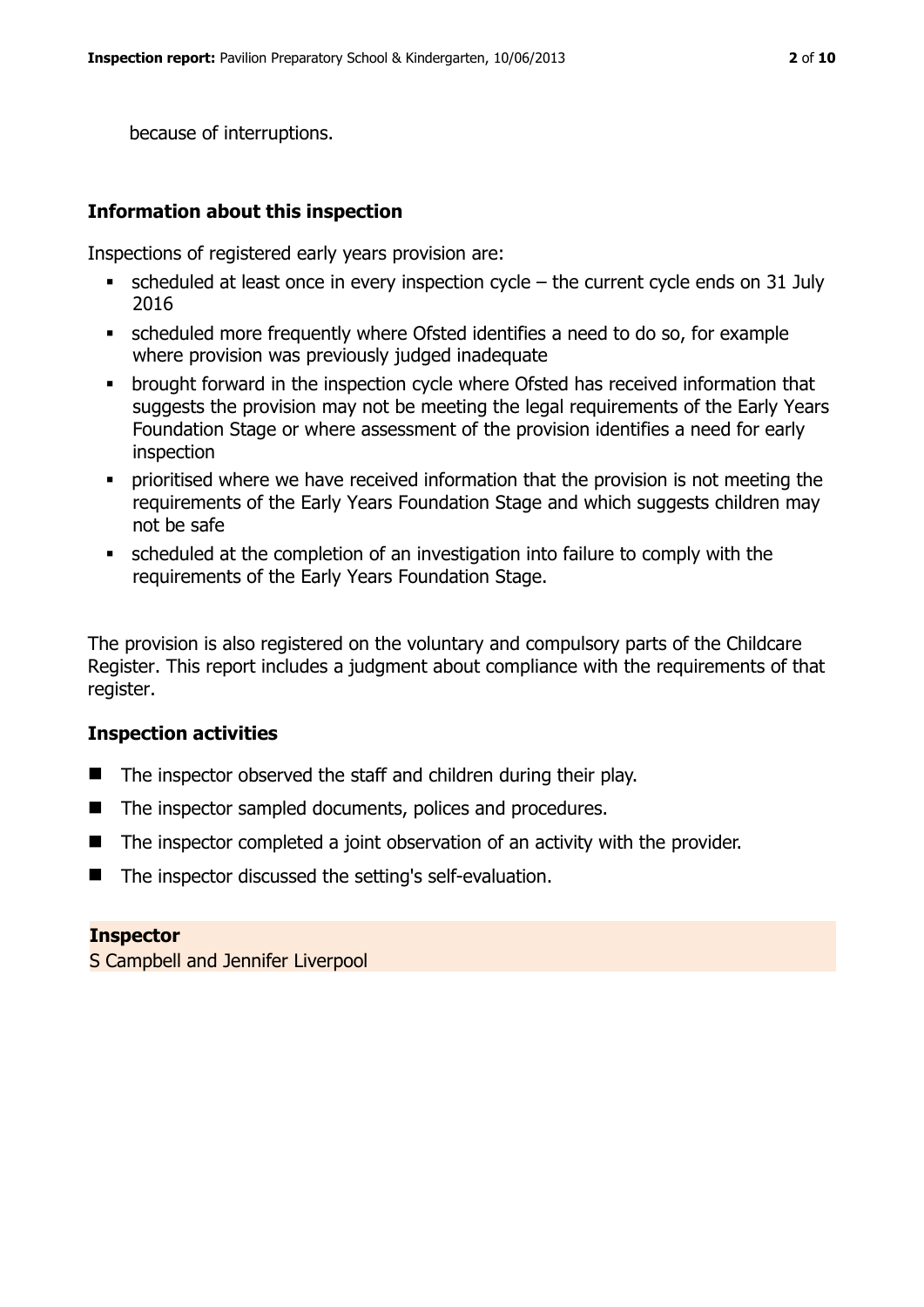# **Full Report**

# **Information about the setting**

Pavillion Preparatory School and Kindergarten registered in 2013 and is managed by Educational World Ltd, a private organisation. The setting is situated within the grounds of Repton Park, off Manor Road in Woodford Green, and within the London Borough of Redbridge. Children have the use of three play rooms, associated facilities and two outdoor play areas.

There are currently 49 children in the early years age group on roll who attend on a parttime and full-time basis. The playgroup receives funding for the provision of free early education to children two, three and four years. The setting currently supports children who speak English as an additional language and children with special educational needs and disability. The setting is registered on the Early Years Register and compulsory and voluntary parts of the Childcare Register. The setting is open each weekday, from 7.30am to 6.30pm. The setting operates throughout the year, for 52 weeks.

The setting employs 9 members of staff, including the manager. Most staff including management hold appropriate early years qualifications at level 5, 3 and 2 and two members of staff are working towards a higher childcare qualification. Two members of staff hold a QTS qualification. The setting receives support from the local authority.

#### **What the setting needs to do to improve further**

# **To meet the requirements of the Early Years Foundation Stage the provider must:**

**E** ensure a daily record of children's hours of attendance is consistently maintained.

#### **To further improve the quality of the early years provision the provider should:**

- $\blacksquare$  provide opportunities to promote children's independent skills at mealtimes by allowing them to serve their own foods, pour drinks and make choices
- provide opportunities to consistently support children's understanding of all aspects safety
- $\blacksquare$  keep interruptions to a minimum while undertaking group activities to help children concentrate.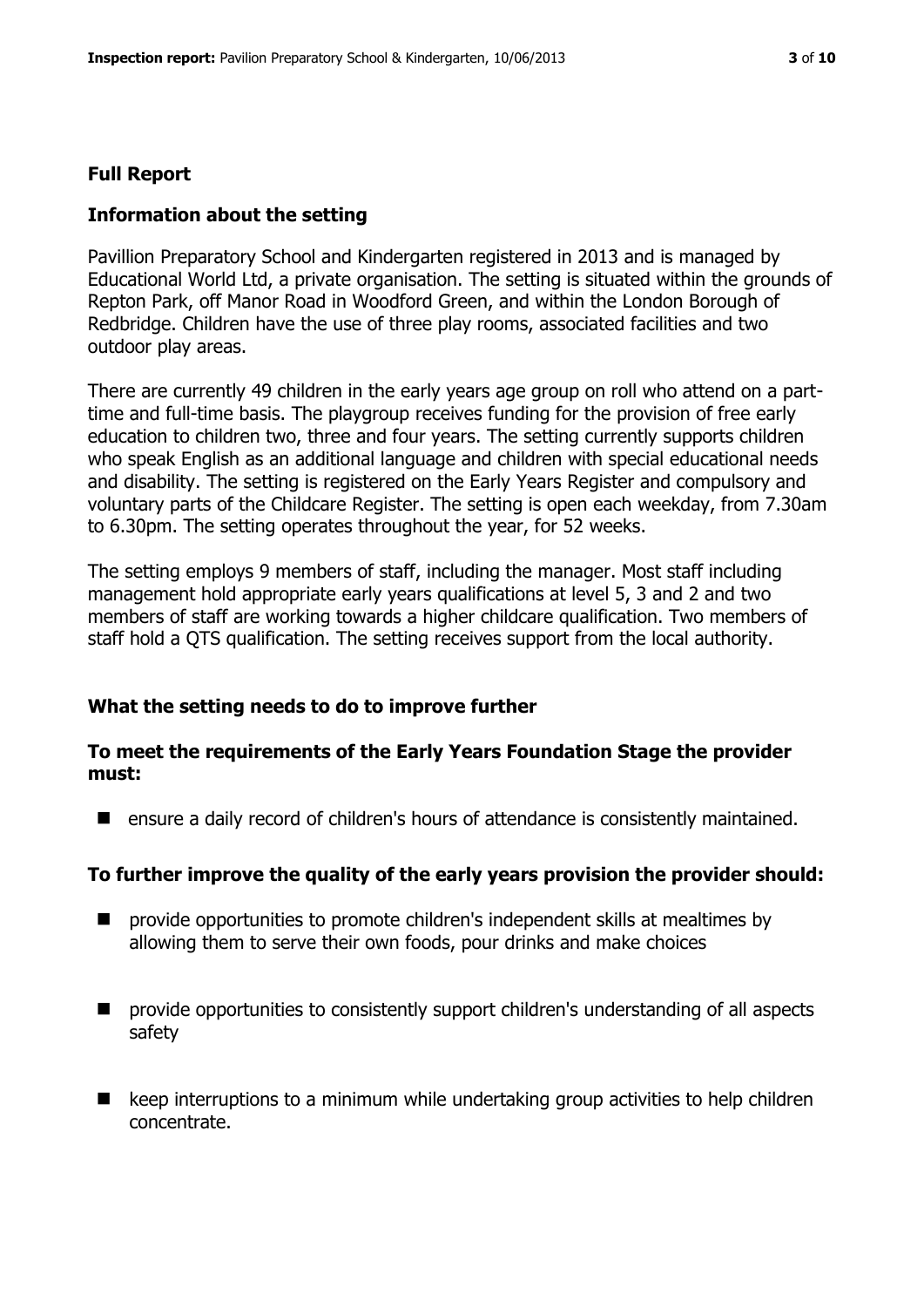#### **Inspection judgements**

#### **How well the early years provision meets the needs of the range of children who attend**

Staff demonstrate a strong understanding of the Early Years Foundation Stage and as a result children are making good progress in their learning and development. From the outset staff obtain information about children's routine and starting points enabling them to promote continuity of care and effectively build on what children already know. Staff undertake regular observations to effectively track children's progress in all areas of learning. Children's developmental records clearly show their next steps enabling parents to gain an understanding of children's milestones. An effective key person system is in place and as a result staff are able to talk about children's developing personalities and individual needs in detail.

Children who speak English as an additional language are supported well through everyday routines. Staff obtain key words to help promote children's early communication skills. Staff use their expertise to communicate with children in their home language and children comfortably speak to staff to express their wants and needs. Throughout the day babies happily smile at staff's spoken words. They are beginning to say single words, such as oh oh. Staff regularly sing nursery rhymes with babies to support their developing vocabulary. While reading stories to older children staff encourage them to predict events. They ask children good open-ended questions to encourage the use of more complex sentences. Consequently, children respond about whether they like beans and potato. Children enjoy listening to stories. However, their concentration is broken when the story is interrupted and children lose focus. Older children follow instructions well and wait patiently for the name to be called before visiting the bathroom.

Children have access to attractive books areas with soft furnishings and cushions. Children are aware the print carries meaning. They lay cushions on the floor and leisurely look at books while they imitate reading stories to their friends. Staff sing number rhymes with children so that they identify some number names, such as 'Five Little Monkeys' and Five Little Speckled Frogs'. While reading stories to children staff encourage them to count 'the magic beans'. Older children use some mathematical words randomly and excitedly talk about the giant being upside down. Children confidently indentify many shapes while looking at books with staff, such as a square, circle and rectangle. Children are developing an understanding of growth by taking part in planting activities, such as growing cress seeds. Older children have access to a varied range of technology toys to support their learning about how things work. Children creative skills are supported well through activities such as, water play, painting, making collage and drawing. Young children are becoming aware of simple shapes through talk and when using materials to decorate shapes. Babies benefit exploring their senses while taking part in hand painting activities.

#### **The contribution of the early years provision to the well-being of children**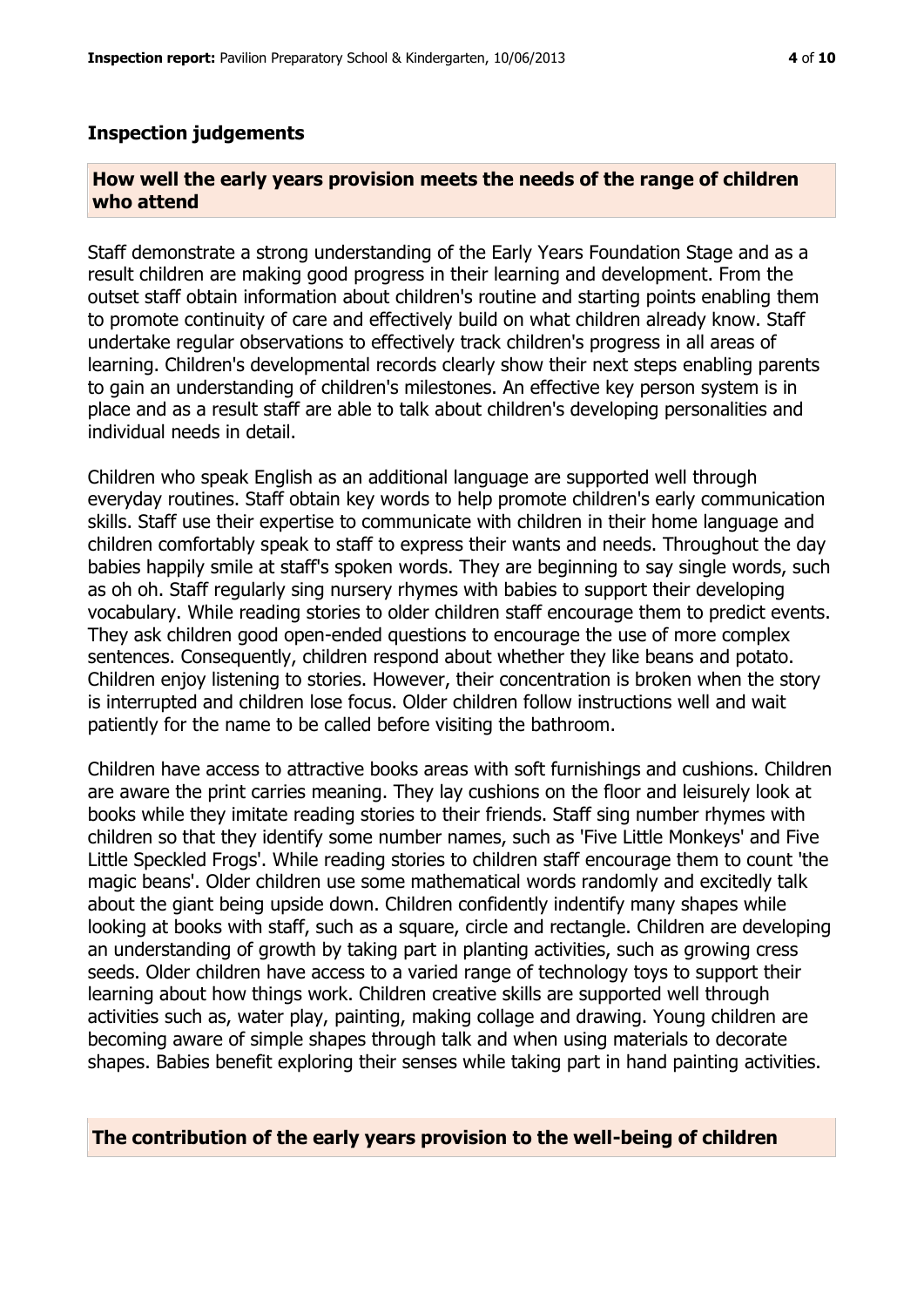Children have positive relationships with staff. They are happy and settled in their environment. Upset children are comforted by staff straight away, which results in them settling. This demonstrates caring relationships are built. Within children's rooms there are displays of family photos and special people in children's life, which allows children to feel valued and promote their sense of belonging. Children's independent skills are generally promoted through everyday routines. Babies home routines are followed, and they are encouraged to make choices at snack time. However, older children's independence is not promoted at mealtimes, so they lack opportunities to make choices, serve themselves and pour their own drinks.

Children's health is appropriately supported because staff have put in place suitable daily routines that helps prevents the spread of infection or germs. For example, staff have adequate provision and established routines for the sterilisation of babies bottles and children's utensils. In addition to this, staff responsible for handling and preparing food has undertaken appropriate training and follow good practice, such as checking the temperature of food. Staff monitor the menu provided by the outside caterers in advance to help ensure that all children's dietary requirements are catered for. For example, during the inspection children were offered lamb tagine with vegetables for lunch. Children with special dietary requirements received alternative options such as, vegetarian tagine or an alternative cooked with halal meat. This meets with children individual needs and helps them to remain healthy.

Children benefit from daily fresh air and outdoor play. Children have access to range of outdoor equipment to promote their physical skills. Older children enjoy playing on the climbing frame and use a range of movements with increasing control. Fire drills are practised regularly so children know how to leave the building quickly and safely. Although children act safely, most of the time, staff do not always help them understand how to stay safe. For example, they do not explain why they should not walk up the slide while their friends are waiting.

Children benefit from staff's positive behaviour strategies that are appropriate to their age and help them to learn to cooperate with each other. For example, staff provide children with appropriate opportunities to take part in passing balls to each other so that they learn to take turns. There are appropriate systems in place to support children who have special educational needs and or disability. This is because the staff work closely with parents and external agencies to help ensure that the developing needs of the children are monitored, planned for and met. Children have plenty of space and access to a range of resources that are age and developmentally appropriate. Toys are in good repair and all toys are stored at children's level to enable them to make choices about their play.

# **The effectiveness of the leadership and management of the early years provision**

Children are safeguarded because staff and management have a secure understanding of child protection issues and procedures. Staff ensure most required documentation is maintained, such as accident, medication and complaints records. However, children's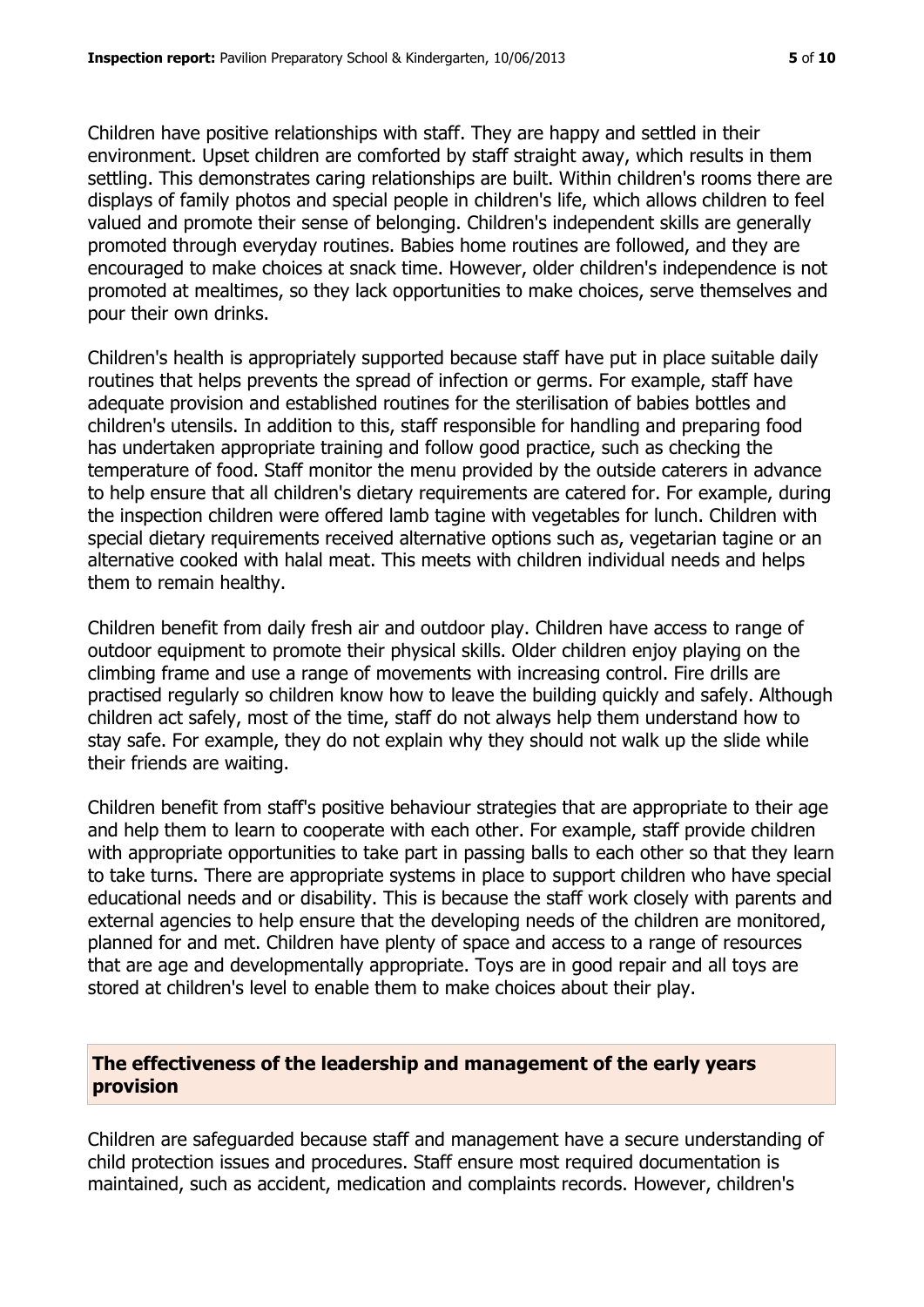attendance records are not consistently maintained. This is a breach of a legal requirement. Children are supervised both indoors and outdoors because staff ratios are maintained and they are appropriately deployed. Risk assessments are regularly undertaken of areas used by children to promote their well-being.

There are suitable vetting procedures in place to ensure children are cared for by suitable adults, who hold the required level of qualification. Management undertake regular appraisal, training and supervision, which identifies training needs and support staff's professional development. At present, there are no students present. Management actively encourage staff to attend, which promote positive outcomes for children. For example, they hold first aid, safeguarding, food and hygiene qualifications. Management have begun to undertake observations to evaluate the quality of the teaching and learning. Since managing the setting management have addressed healthy and safety issues and implemented systems to improve the two-way flow of communication with parents, such as daily diaries. There are suitable processes in place for self-evaluation and as a result, the setting is working towards strengthening the support given to staff.

Staff partnership with parents is good. They ensure that parents know about their child's care routines, development and progress through the use of daily diaries, informal discussions and the sharing of records. Parents also share information about their child's progress from home and they are invited to contribute to their child's assessments at parents meetings. This promotes consistency of care and contributes to children's wellbeing at the setting. Parents comment favourably about the provision of care and learning for their children. Parents say that their children enjoy their time at the nursery and bring work home and are making progress in their learning and development. Parents also say that the staff keeps them informed about their child's progress and encourage them to become involved in their child's assessments. This sharing of information enhances children's development and learning. Staff work in partnership with others involved in children's development, to promote a consistent approach to their learning.

# **The Childcare Register**

| The requirements for the compulsory part of the Childcare Register are | <b>Not Met</b><br>(with<br>actions) |
|------------------------------------------------------------------------|-------------------------------------|
| The requirements for the voluntary part of the Childcare Register are  | <b>Not Met</b><br>(with<br>actions) |

# **To meet the requirements of the Childcare Register the provider must:**

- keep a daily record of the names of the children looked after on the premises and their hours of attendance (compulsory part of the Childcare Register)
- keep a daily record of the names of the children looked after on the premises and their hours of attendance (voluntary part of the Childcare Register)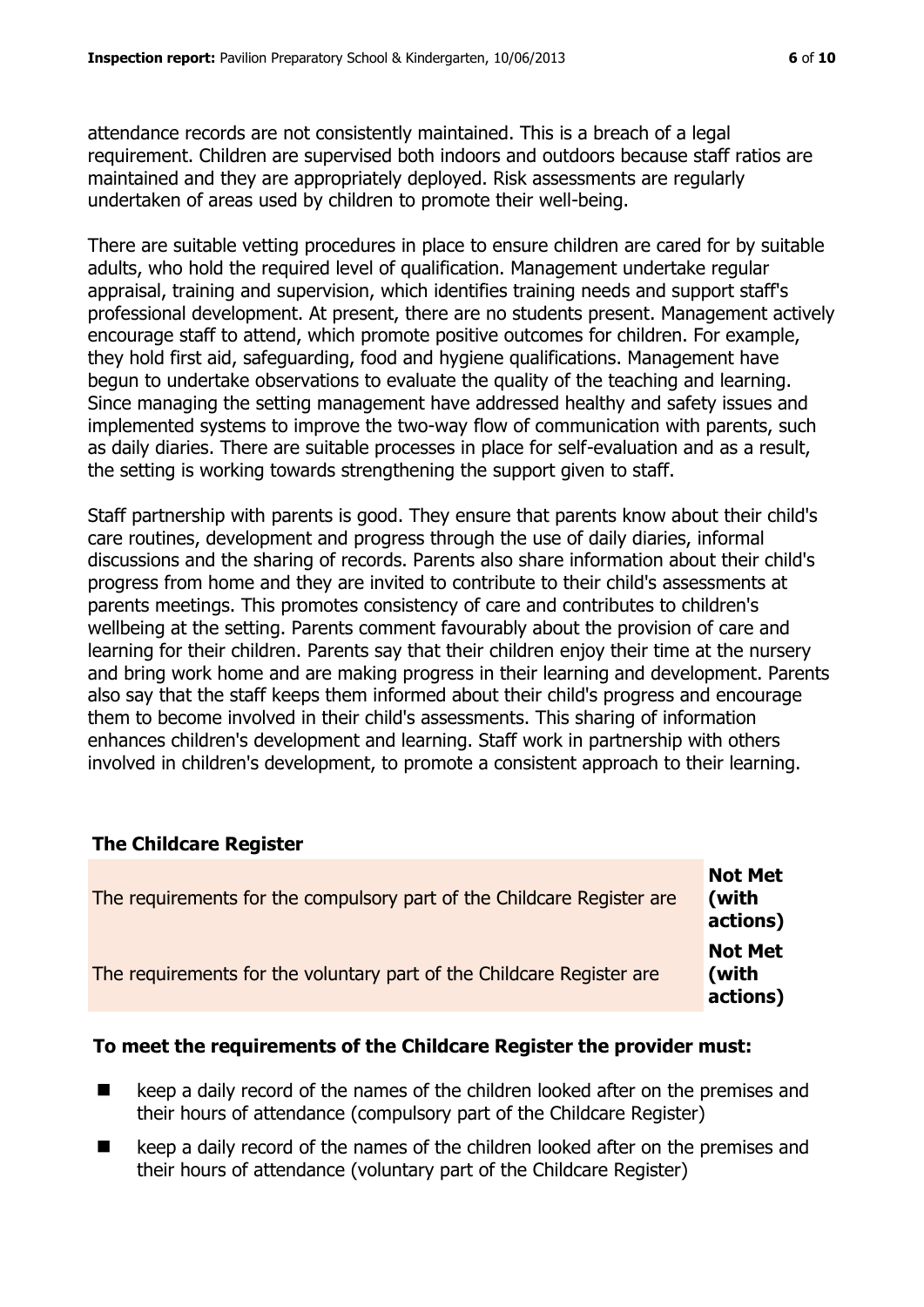# **What inspection judgements mean**

# **Registered early years provision**

| Grade   | <b>Judgement</b> | <b>Description</b>                                                                                                                                                                                                                                                                                                                                                                 |
|---------|------------------|------------------------------------------------------------------------------------------------------------------------------------------------------------------------------------------------------------------------------------------------------------------------------------------------------------------------------------------------------------------------------------|
| Grade 1 | Outstanding      | Outstanding provision is highly effective in meeting the needs<br>of all children exceptionally well. This ensures that children are<br>very well prepared for the next stage of their learning.                                                                                                                                                                                   |
| Grade 2 | Good             | Good provision is effective in delivering provision that meets<br>the needs of all children well. This ensures children are ready<br>for the next stage of their learning.                                                                                                                                                                                                         |
| Grade 3 | Satisfactory     | Satisfactory provision is performing less well than expectations<br>in one or more of the key areas. It requires improvement in<br>order to be good.                                                                                                                                                                                                                               |
| Grade 4 | Inadequate       | Provision that is inadequate requires significant improvement<br>and/or enforcement action. The provision is failing to give<br>children an acceptable standard of early years education and/or<br>is not meeting the safeguarding and welfare requirements of<br>the Early Years Foundation Stage. It will be inspected again<br>within 12 months of the date of this inspection. |
| Met     |                  | The provision has no children on roll. The inspection judgement<br>is that the provider continues to meet the requirements for<br>registration.                                                                                                                                                                                                                                    |
| Not met |                  | The provision has no children on roll. The inspection judgement<br>is that the provider does not meet the requirements for<br>registration.                                                                                                                                                                                                                                        |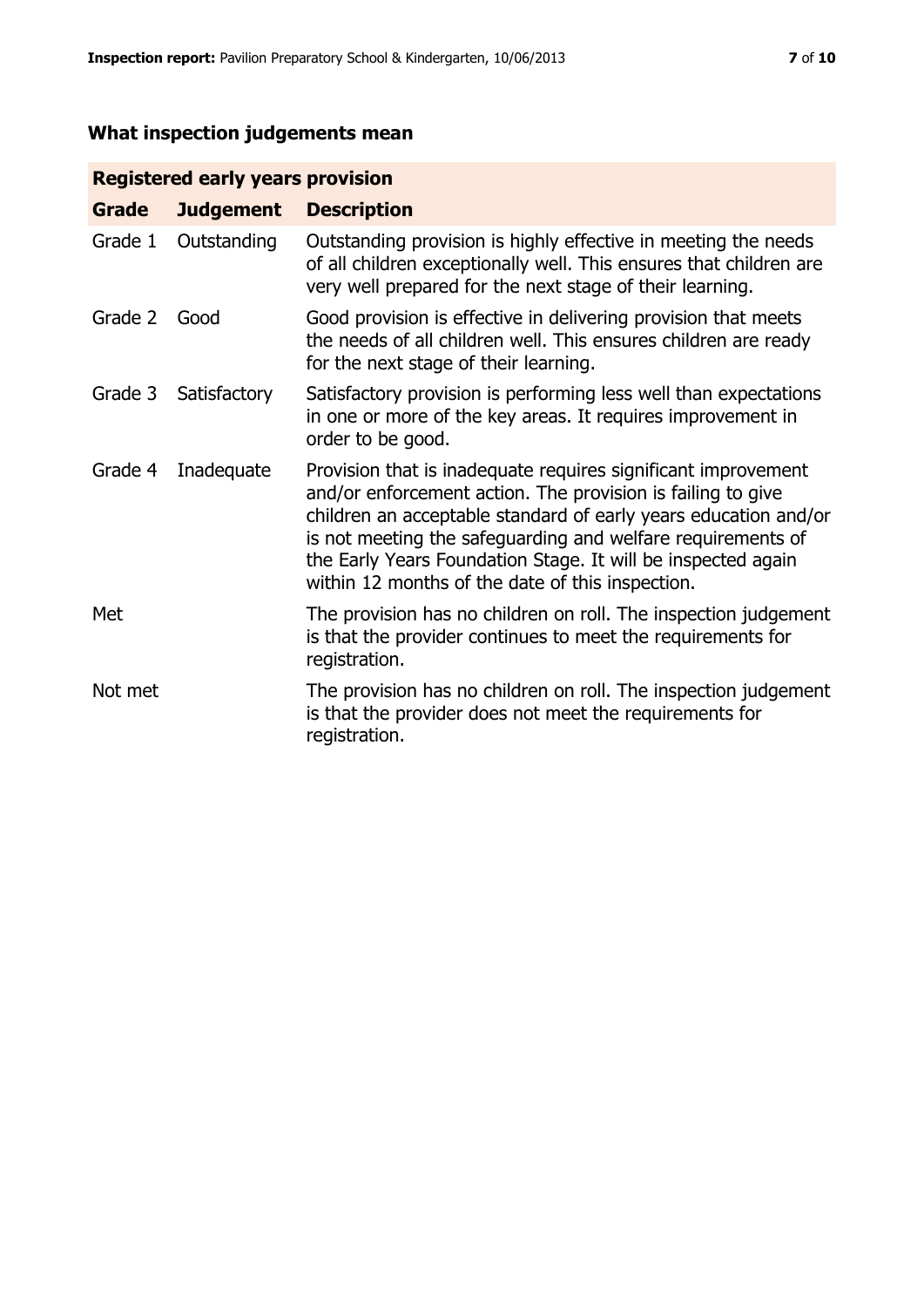# **Inspection**

This inspection was carried out by Ofsted under sections 49 and 50 of the Childcare Act 2006 on the quality and standards of provision that is registered on the Early Years Register. The registered person must ensure that this provision complies with the statutory framework for children's learning, development and care, known as the Early Years Foundation Stage.

# **Setting details**

| Unique reference number            | EY461017                     |
|------------------------------------|------------------------------|
| <b>Local authority</b>             | Redbridge                    |
| <b>Inspection number</b>           | 919664                       |
| <b>Type of provision</b>           | Full-time provision          |
| <b>Registration category</b>       | Childcare - Non-Domestic     |
| <b>Age range of children</b>       | $0 - 8$                      |
| <b>Total number of places</b>      | 35                           |
| Number of children on roll         | 49                           |
| <b>Name of provider</b>            | <b>Educational World Ltd</b> |
| <b>Date of previous inspection</b> | not applicable               |
| <b>Telephone number</b>            | 0208 5056565                 |

Any complaints about the inspection or the report should be made following the procedures set out in the guidance *'Complaints procedure: raising concerns and making complaints* about Ofsted', which is available from Ofsted's website: www.ofsted.gov.uk. If you would like Ofsted to send you a copy of the guidance, please telephone 0300 123 4234, or email enquiries@ofsted.gov.uk.

# **Type of provision**

For the purposes of this inspection the following definitions apply:

Full-time provision is that which operates for more than three hours. These are usually known as nurseries, nursery schools and pre-schools and must deliver the Early Years Foundation Stage. They are registered on the Early Years Register and pay the higher fee for registration.

Sessional provision operates for more than two hours but does not exceed three hours in any one day. These are usually known as pre-schools, kindergartens or nursery schools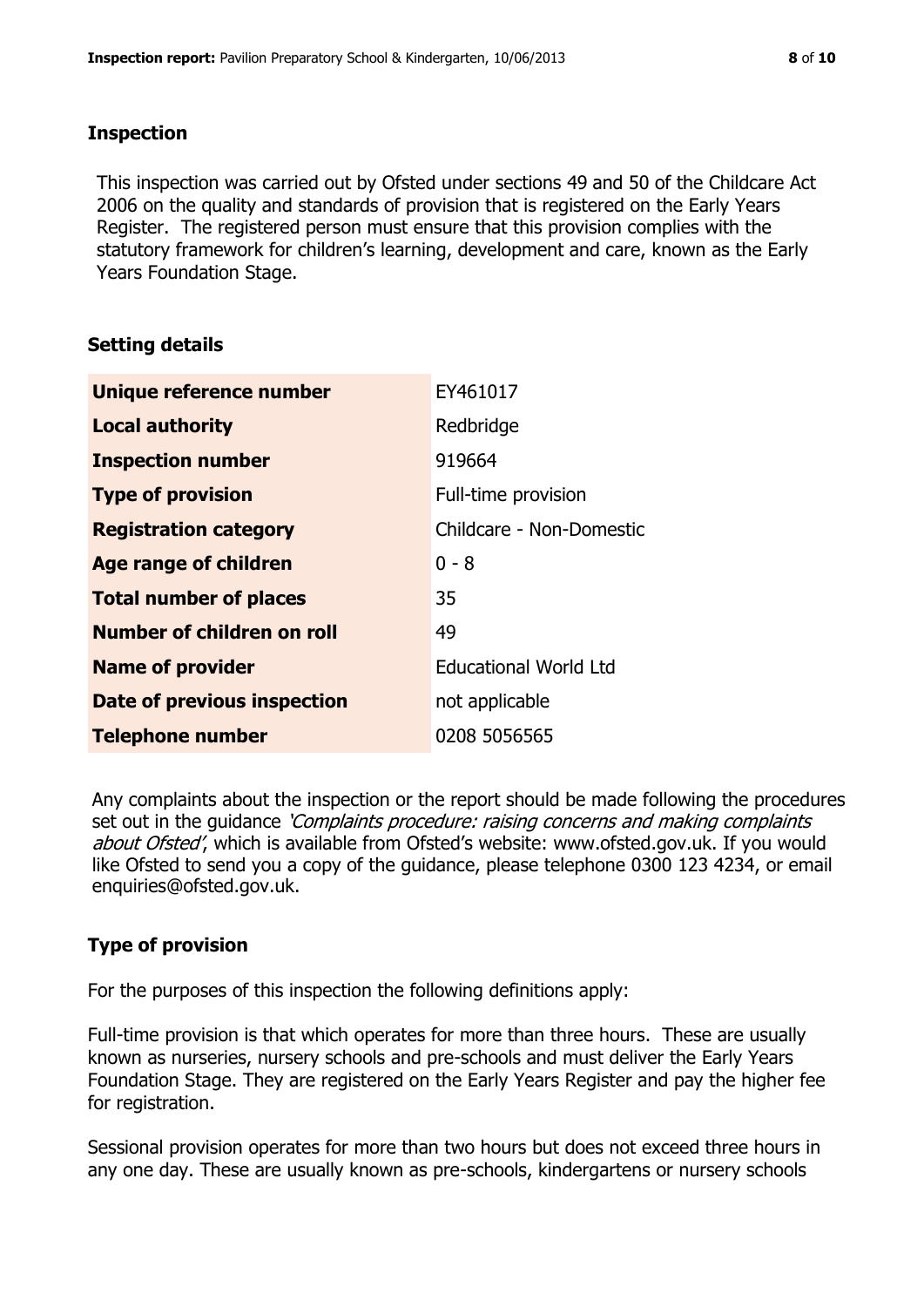and must deliver the Early Years Foundation Stage. They are registered on the Early Years Register and pay the lower fee for registration.

Childminders care for one or more children where individual children attend for a period of more than two hours in any one day. They operate from domestic premises, which are usually the childminder's own home. They are registered on the Early Years Register and must deliver the Early Years Foundation Stage.

Out of school provision may be sessional or full-time provision and is delivered before or after school and/or in the summer holidays. They are registered on the Early Years Register and must deliver the Early Years Foundation Stage. Where children receive their Early Years Foundation Stage in school these providers do not have to deliver the learning and development requirements in full but should complement the experiences children receive in school.